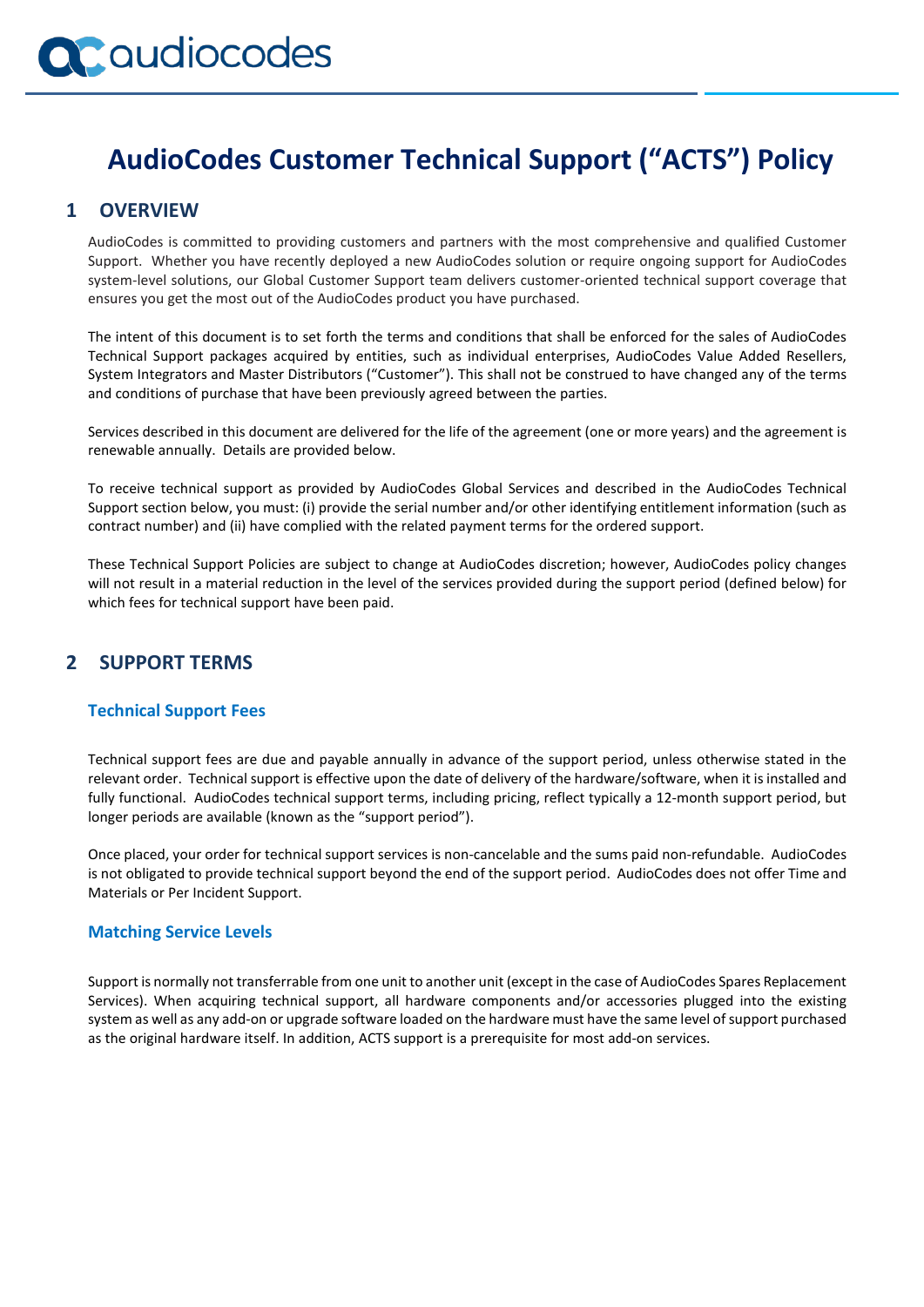# **a** audiocodes

#### **Reinstatement of AudioCodes Technical Support and Related Services:**

- 1. If technical support was not originally purchased with your equipment when it was ordered, the prorated annual rate will be assessed, based on the current price list, for the period that the equipment was not covered. This reinstatement cost is limited to a maximum period of 18 months.
- 2. If technical support or related add-on services have lapsed from a previous expiration date, the prorated annual rate will be assessed, based on the current price list, for the period that the equipment was not covered. This reinstatement cost is limited to a maximum period of 18 months.
- 3. If any AudioCodes annuity services were not purchased in the first place or have lapsed since the original factory product warranty for more than 180 days, a signed declaration of conformity may be required as to the good working condition of the equipment and allowing inspection of such equipment by or on behalf of AudioCodes, before coverage can be added.
- 4. New hardware replacement contracts (AHR and MGSP) are subject to a qualification period to properly stock before replacement services can be provided under the newly purchased technical support coverage. Details are provided in section 4.
- 5. Non-Covered equipment may not be eligible for support if one or more of the following conditions exist:
	- o The hardware was sold more than seven (7) years ago
	- o The hardware is considered EOL with no replacement options
	- o The hardware has not had support coverage in 3 years or more
- 6. A qualification period of 30 days from the ACTS purchase is required to be eligible to request Repair and Return service under the newly purchased coverage.

#### **Product Lifecycle Support:**

Contracted services for software support shall be provided only with respect to the latest available major version release (N) and the previous (N-1) major version release of the product software. Notwithstanding the above, each and every major software version will be supported for at least two years from its date of release.

- 1. In the event that AudioCodes declares that the software of a particular product is no longer being developed, AudioCodes will support only the last applicable major version release for that product.
- 2. In the event that AudioCodes declares that a particular product has reached its end-of-life and is no longer being sold by AudioCodes, AudioCodes will support the last applicable major version release for that product for two years from the effective date of such an announcement.
- 3. In the cases of 2) and 3) above, such software support is limited to workarounds and material bug fixes only.
- 4. It may become necessary as a part of AudioCodes product lifecycle to announce an End of Service Life date for certain products. AudioCodes will use commercially reasonable efforts to provide six (6) months advance notice of EOL for a specific product.
- 5. Hardware repair/replacement services for discontinued products will be provided for 3 years from product EOL notifications, provided that out of warranty repair services are purchased by the buyer. Software bug fixes are limited to 2 years after product EOL notification.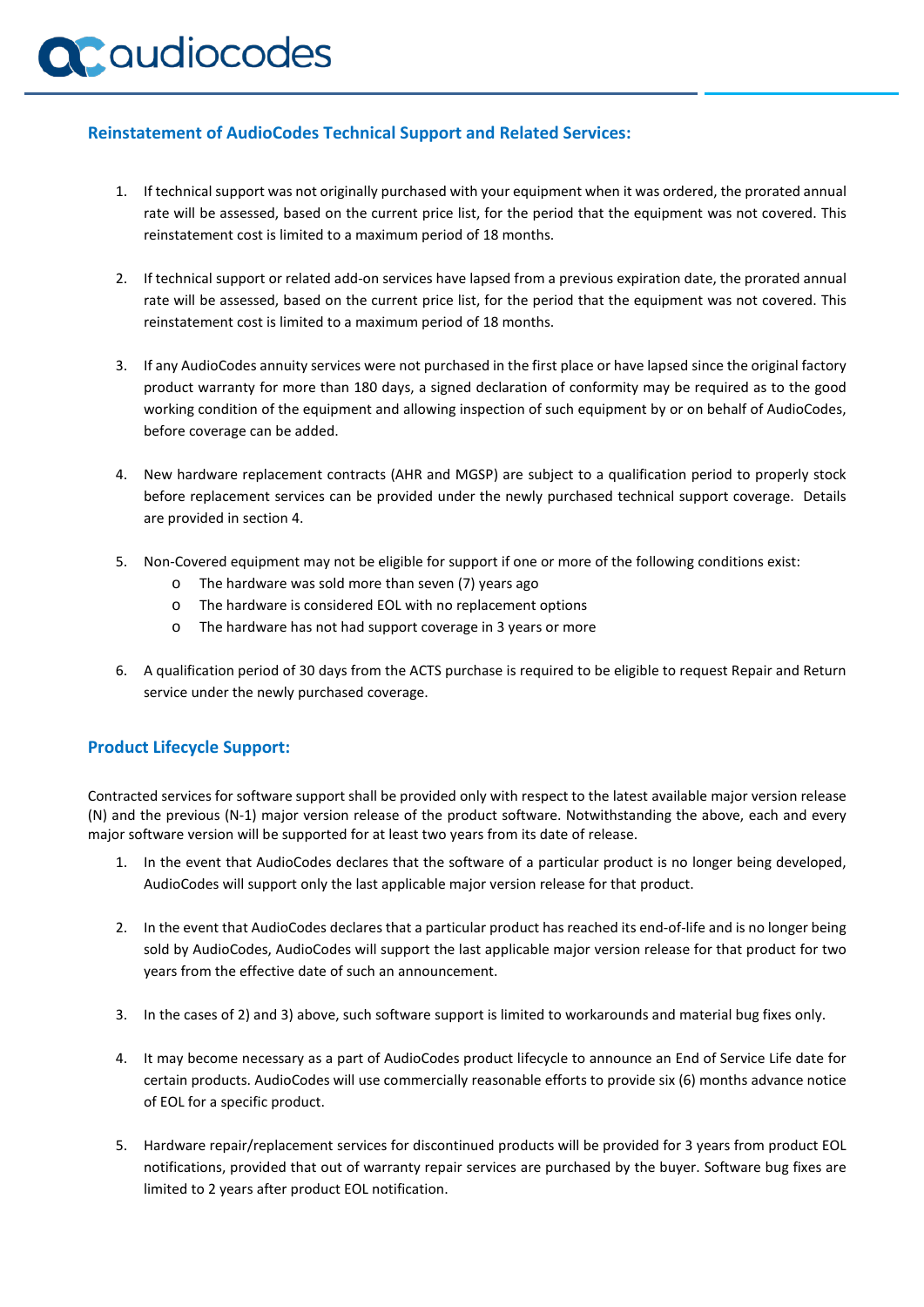## **3 AUDIOCODES TECHNICAL SUPPORT LEVELS AND PRIORITY DEFINITIONS**

#### **AudioCodes Customer Technical Support Program (ACTS)**

AudioCodes Customer Technical Support customers will be entitled to full access to the AudioCodes software updates and patches for the products included in the purchased agreement. All ACTS Programs include:

- 24x7 online (incident) ticketing in AudioCodes Services Portal
- Free access to software patches and Maintenance Releases for AudioCodes products. Does not include updates for Windows Operating Systems (e.g., on SBA or other appliances) or other third-party software
- Free access to major software version releases for AudioCodes products. Does not include upgrades for Windows Operating Systems (e.g., on SBA or other appliances) or other third-party software
- Repair and Return Service

The ACTS 9x5 Program includes:

• Level 2-4 remote technical support for a 12-month period for deployed products. Available during normal business days and hours, Monday-Friday, 8:00 AM – 5:00 PM (Customer local time, Holidays excluded).

The ACTS 24x7 Program includes:

• Level 2-4 remote technical support for a 12-month period for deployed products. Available 24x7 (24 hours a day, 7 days a week) for incidents of Urgent Priority Level and Monday-Friday, 8:00 AM – 5:00 PM (Customer local time, Holidays excluded), for all other incident priority levels.

Note: The above Software Support Services are applicable only to installed and fully functional products. The ACTS Program may be subject to a maximum extension/renewal period. Support for installation, configuration and provisioning related activities are available from AudioCodes and can be purchased separately.

#### **Support Responsibilities**

Customer - Level 1 (Operational Support)

- Perform installation, configuration and provisioning-related activities (support from AudioCodes for such activities is available and can be purchased separately)
- Make best effort to solve the problem
- For problems that cannot be resolved, initiate support tickets for service using AudioCodes Services Portal ticketing system and assist in collection of all required relevant data, logs, traces and files for the ticket. If necessary, perform hardware replacement
- Perform on-site support activities when necessary.
- If necessary, perform hardware replacement and send RMA requests to AudioCodes for defective equipment (per AudioCodes prevailing RMA procedure – for more details [see](http://www.audiocodes.com/objects/HTML/iorder/RMA-Procedure-and-Terms.pdf) Repair and Return Service below).
- Distribute and implement software patches, fixes, updates and major releases only for contracted equipment (i.e., equipment that is covered by contracted services)
- Back up configurations and certificates on a regular basis and provide them to AudioCodes personnel, in order to restore the device

AudioCodes - Level 2-3 (Product Support)

- Handle ticket and resolve remotely product-related problem that cannot be resolved by Customer (excluding installation, configuration and provisioning related activities; support from AudioCodes for such activities is available and can be purchased separately)
- Perform analysis of logs, traces and processor dumps
- Provide status updates to Customer. Follow up on status until ticket is closed

Level 4 (Engineering Support)

- Develop, test and release software and firmware corrections
- Provide permanent solution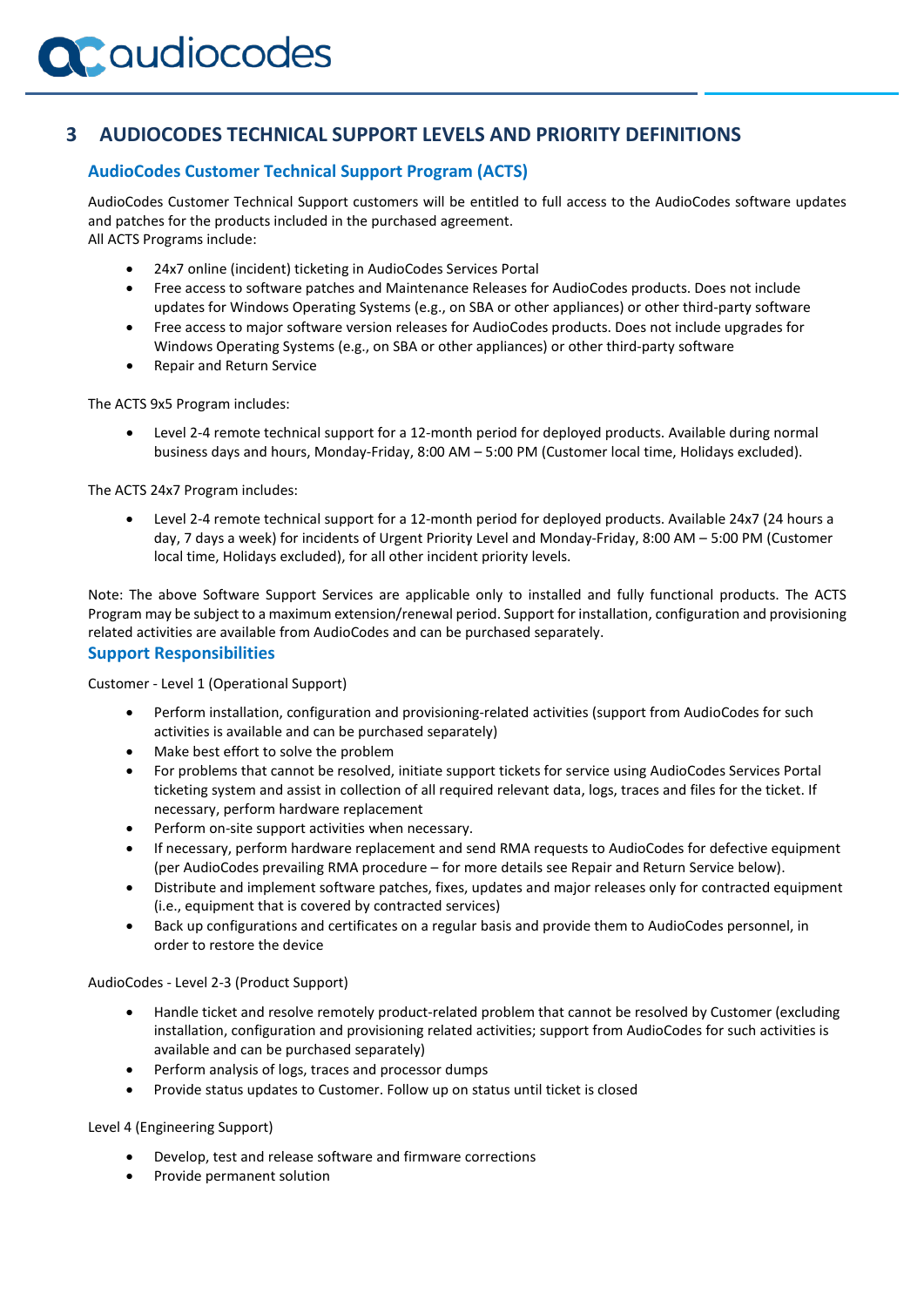

#### **Support Ticket Handling**

#### **Priority Levels**

The priority level given to a support ticket is based on the information provided by the customer in the field Priority Level (Service Impact) and is defined as follows:

#### **Urgent**

- System is down or service is unavailable or severely degraded
- Safety issue
- No work around exists

#### **High**

- Service affected
- Ability to administer the product is lost
- No work around exists

#### **Medium**

• Ability to administer the product is affected and work around exists

#### **Low**

- Not affecting service or performance
- General questions, information documentation or firmware request

#### **Repair and Return Service**

AudioCodes provides Repair and Return service relating to hardware (see notes below) of properly used Contracted Equipment for the contract period of this ACTS Program so that they conform to the hardware specifications. The typical repair turn-around time is 10 business days (max 30 calendar days). Replacement parts/Products may be reconditioned or previously repaired parts/Products.

The repair warranty is for the contract period of this ACTS Program or 90 days from the date of shipment of the repaired product, whichever date is later. The detailed and applicable RMA procedure and terms are available on AudioCodes' website

#### [\(RMA-Procedure-and-Terms\)](https://www.audiocodes.com/media/12747/rma-procedure-and-terms.pdf).

It is the customer's responsibility to ship the defective unit back to AudioCodes and AudioCodes' responsibility to return the repaired unit back to the customer. Shipment terms are DAP (Incoterms 2010) to AUDIOCODES WAREHOUSE according to the local office instructions using a traceable carrier.

Notes:

1. The Repair and Return service assumes an annual ACTS contract in advance. To the extent the ACTS Program does not immediately follow the expiry of the original factory hardware warranty or other hardware maintenance service, support service must be ordered for the period that the equipment was not covered (see Reinstatement Conditions above).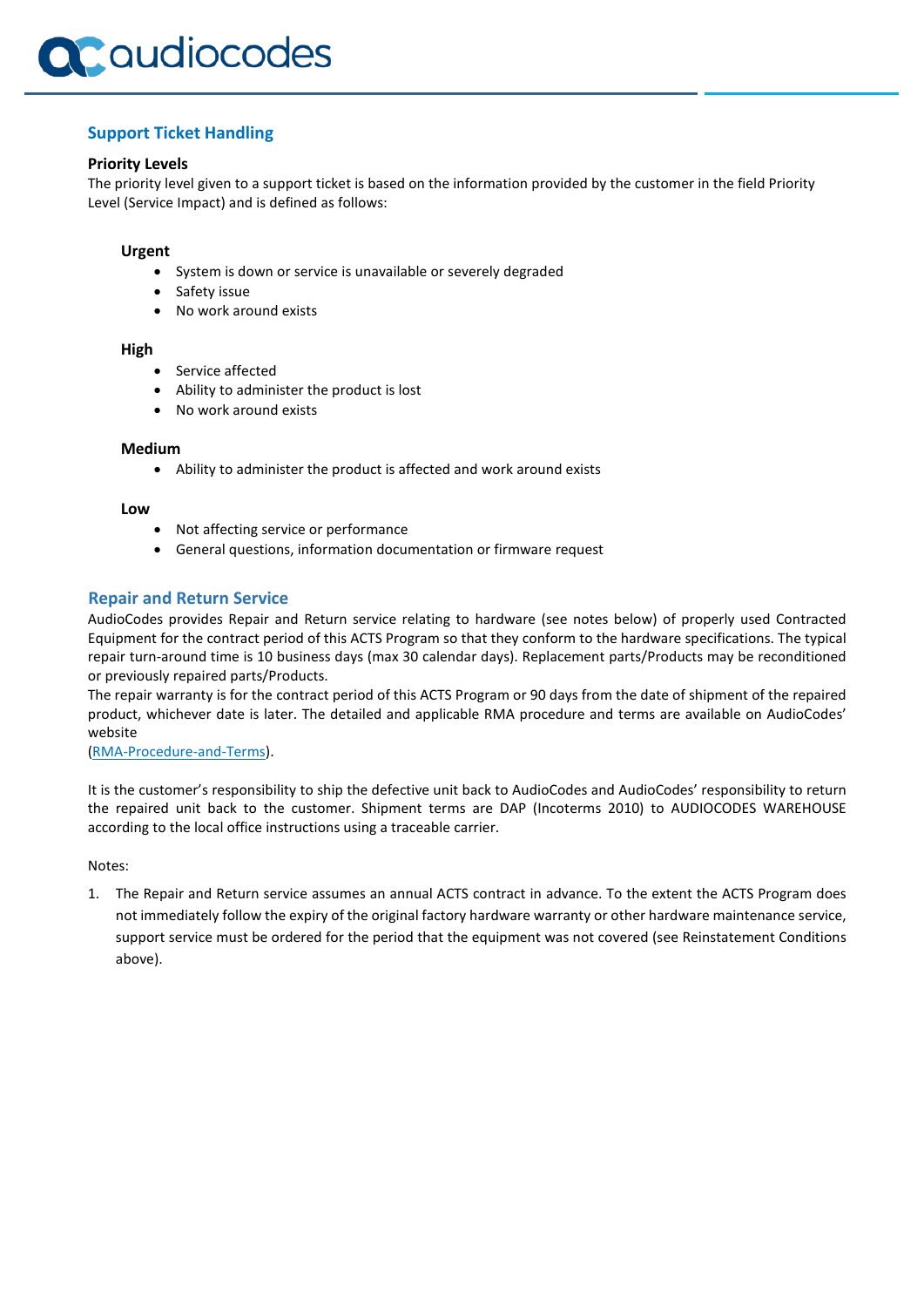## **4 ADDITIONAL SUPPORT SERVICES AVAILABLE FOR PURCHASE**

#### **Spares Replacement Services (Optional)**

#### **1. Managed Spares (MGSP)**

This managed service includes dispatch of a local in-country technician who will deliver and replace defective AudioCodes hardware with a Field Replacement Unit (FRU) at your site if a fault occurs, as well as return the defective unit to AudioCodes for repair. This service does not include AudioCodes IP-Phone products.

AudioCodes offers on-site Managed Spares hardware replacement service on a global basis, subject to approval of the Customer site address prior to quoting this service (send SLA verification requests to [mgsp-sla-check@audiocodes.com,](mailto:mgsp-sla-check@audiocodes.com) stating the complete postal address for each site where the hardware is to be installed).

The MGSP service is an add-on service to the ACTS program. Following AudioCodes Customer Service diagnosis of a reported ticket, AudioCodes shall assign and dispatch a local in-country field technician, who will arrive at the site with an FRU to the Customer site and will replace it. The field technician will remove the replaced unit. Spares are stocked in a local in-country warehouse to ensure delivery within the purchased SLA (i.e. 4-hour delivery or Next Business Day (NBD) delivery).

Purchase of MGSP service is subject to an activation period of up to 60 days to have stock available in local warehouses. During this activation period Advance Hardware Replacement (AHR) is used, however, time for delivery will be based on best effort, on location and stocking levels.

The faulty part must be returned to the technician in return for the replacement part. If it is not returned for any reason, after fifteen (15) days AudioCodes shall invoice Customer for the full product purchase price. Expected time of service delivery is within the confirmed SLA, following diagnosis of the reported ticket, and assuming the customer-provided information is received in advance and as specified below:

- Customer must provide valid and applicable serial numbers for all Products covered by MGSP contract, as well as current shipment contact information, such as: contact name, title, address, telephone number, email address, and fax number.
- Additional costs may apply in case Customer requests to provide the service at a location, other than the preagreed Customer site address. In this case, the actual SLA may differ than the pre-agreed timeframe, as well.
- Replacement parts/Products may be reconditioned or previously repaired parts/Products.
- It is the customer's responsibility to back up configurations and certificates on a regular basis and provide them to AudioCodes personnel, for the purpose of restoring the device.
- The warranty for the replacement part is for the contracted period of this program or 90 days from the date of shipment of the replacement part/Product, whichever date is later.
- Managed Spares service may be subject to a minimum purchase commitment per year, as well as maximum extension/renewal period.

Note: The MGSP service assumes an annual contract in advance. To the extent that MGSP relates to an ACTS Program that does not immediately follow the expiry of the original factory hardware warranty, customers may be requested to sign a declaration as to the good working condition of the equipment. They are subject to a qualification period of 30 days from ACTS purchase to be eligible to request MGSP service under the newly purchased coverage; they should allow for it to be inspected; and they may be required to pay a reinstatement fee.

#### **2. Advance Hardware Replacement (AHR)**

AHR is an add-on service to ACTS that provides a replacement unit to the customer before the defective hardware is sent back to AudioCodes. Once the defective hardware is validated by the AudioCodes support team, the replacement unit will ship as follows: in the countries where in-country AHR is supported (see supported countries below), if an RMA is received by 13:00 (1:00 PM) according to specified time zone (refer to table below for specific times), the replacement part will be shipped out within one business day. For other destinations shipments may take more than two business days and further delays should be expected due to customs and other import clearance issues. AudioCodes will ship the replacement part per DAP (Delivered at Place), Incoterms 2010 (customer releases shipment from Customs and pays import taxes). Replacement parts/Products may be reconditioned or previously repaired parts/Products.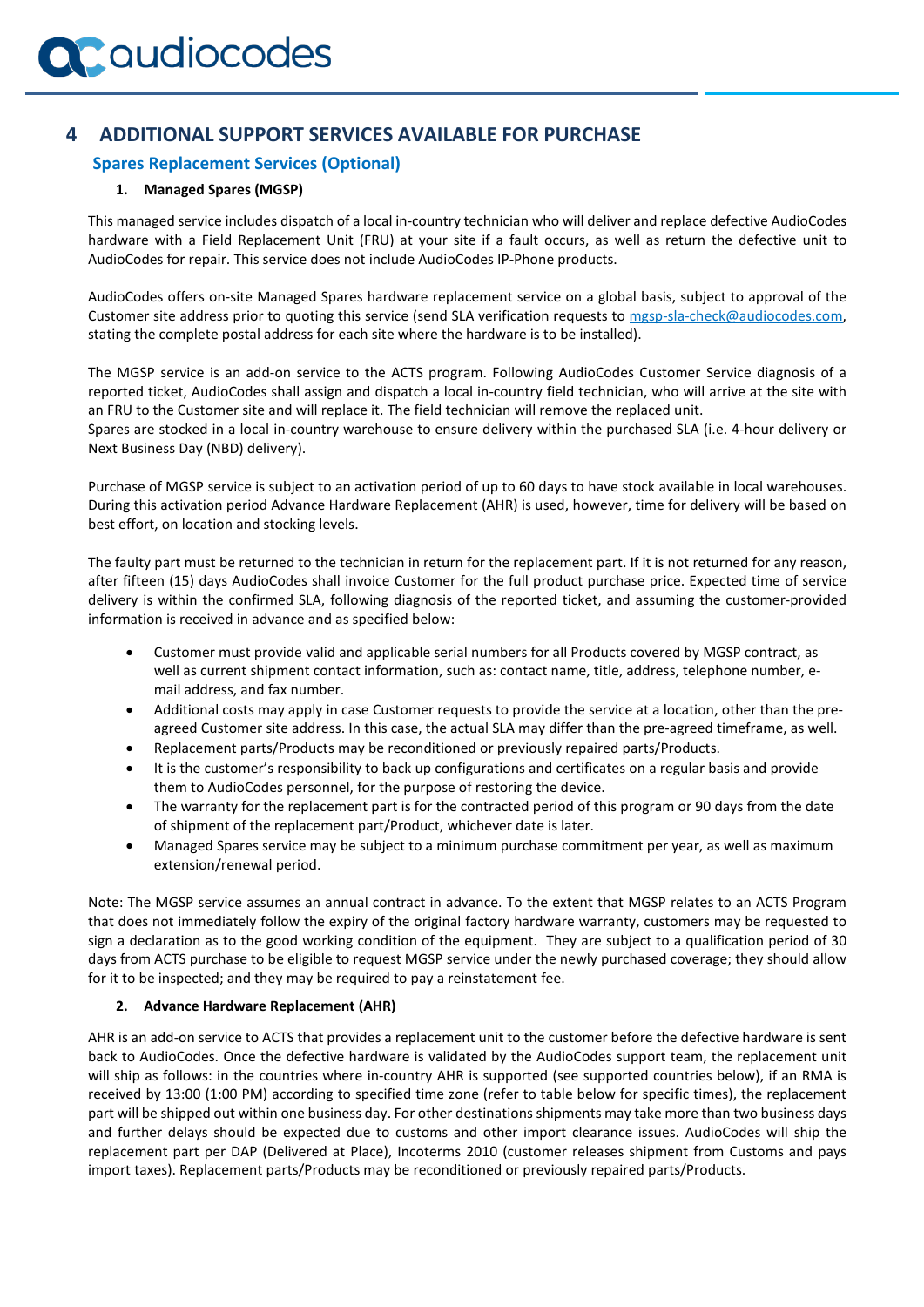## Caudiocodes

Purchase of AHR service is subject to an activation period of up to 30 days to have stock available in local warehouses. For IP-Phone products this service only applies for AHR bundles for IP-Phone in USA and EU. Contact your AudioCodes sales representative to verify.

AudioCodes may invoice Customer for shipping costs in case Customer requests to ship the replacement part to a location, other than the Customer's pre-registered address.

It is the customer's responsibility to return the original defective product when the advance replacement is received. Customer should ship the defective product back to AudioCodes according to DAP (Delivered at Place) Incoterms 2010. If it is not returned for any reason, after fifteen (15) days AudioCodes shall invoice Customer for the product full purchase price. For US and EU-based customers, a prepaid return label will be provided for convenience.

All replaced products and parts shall become the property of AudioCodes upon receipt. Title and risk of loss to replacement parts/products shall pass to Customer upon shipment by AudioCodes (DAP Incoterms 2010).

Note: The AHR service assumes an annual contract in advance. To the extent the AHR relates to an ACTS Program that does not immediately follow the expiry of the original factory hardware warranty, Customers may be requested to sign a declaration as to the good working condition of the equipment, are subject to a qualification period of 30 days from AHR purchase to be eligible to request advance replacement service under the newly purchased coverage.

| <b>COUNTRY</b>        | Time Zone |
|-----------------------|-----------|
| Australia/New Zealand | $UTC+10$  |
| Brazil                | UTC-3     |
| China                 | $UTC+8$   |
| EU                    | $UTC+1$   |
| India                 | UTC+5:30  |
| Israel                | $UTC+2$   |
| Japan                 | $UTC+9$   |
| USA/Canada            | UTC-5     |

#### **3. Onsite Spare Unit (OSSU)**

OSSU is an add-on service to ACTS that allows a customer to restore service within minutes using a spare unit that AudioCodes will co-locate at the customer site, in order to ensure accelerated availability. This service does not include AudioCodes IP-Phone products.

The spare unit remains the property of AudioCodes up until the discovery of a problem, where the AudioCodes Technical Support (ACTS) customer will simply contact the AudioCodes Technical Support Center to report the problem. If it is determined that there is a hardware-related issue, AudioCodes Support will provide the license key to enable the spare device to be used in place of the defective unit. Once the replacement unit is in service, ACTS coverage will be transferred to the spare unit, and a new spare replacement will be sent to the customer location.

Initial shipment of the spare unit is according to EXW (Ex Works), Incoterms 2010. It is the customer's responsibility to return the original defective product when the new spare unit is received. Customer should ship the defective product back to AudioCodes according to DAP (Delivered at Place) Incoterms 2010. If it is not returned for any reason, after thirty (30) days AudioCodes shall invoice Customer for the product full purchase price.

The spare unit remains the property of AudioCodes, which isresponsible for ensuring that the unit is current with software and hardware versions. All replaced products and parts shall become the property of AudioCodes upon receipt. Title and risk of loss to replacement parts/products shall pass to Customer upon shipment by AudioCodes (DAP Incoterms 2010).

AudioCodes typically recommends that one OSSU product provides coverage for up to four units of the same model. It is required that ACTS 24 X 7 support is purchased in addition to enable the OSSU service.